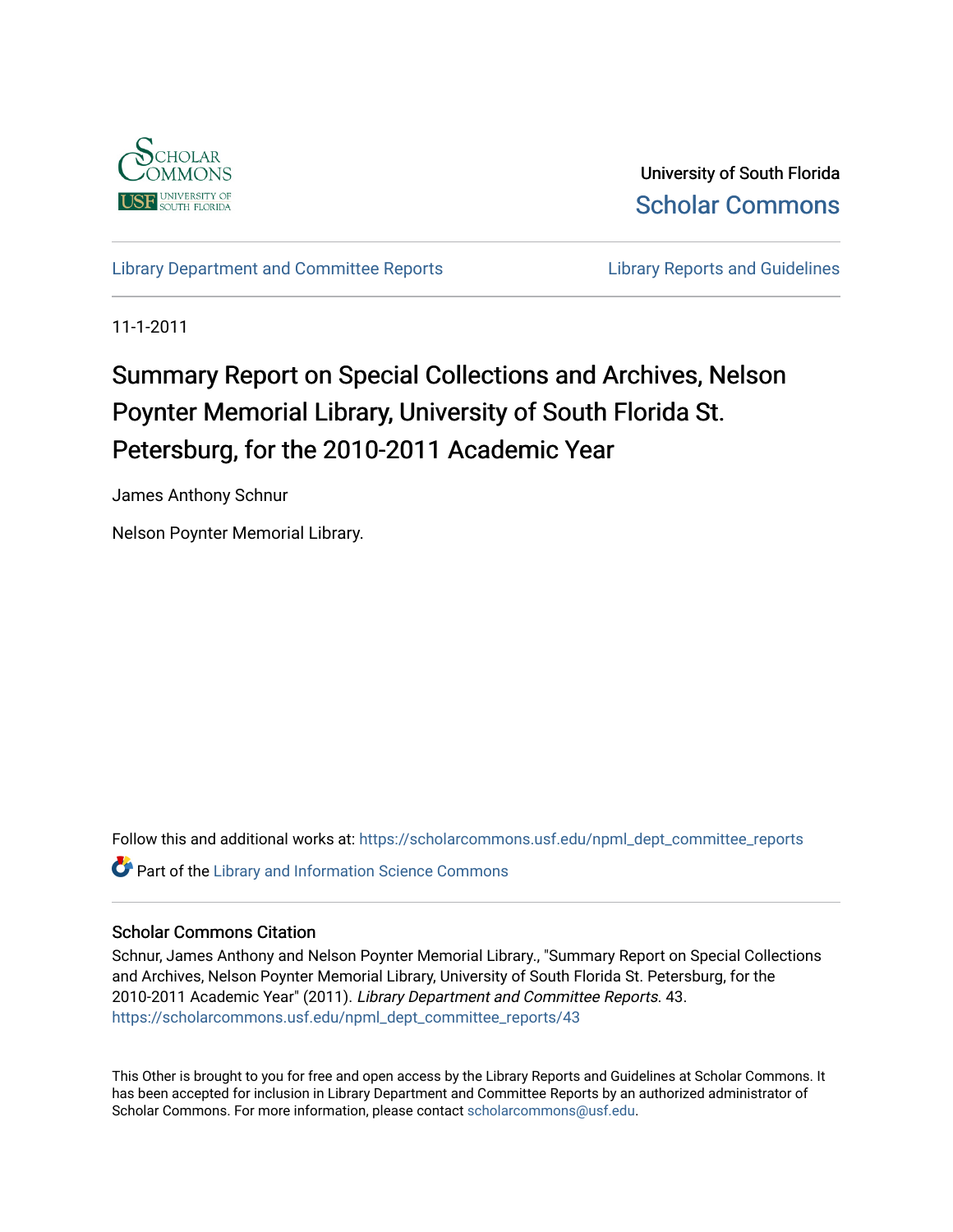Summary Report on Special Collections and Archives Nelson Poynter Memorial Library University of South Florida St. Petersburg for the 2010-2011 Academic Year



Submitted by Jim Schnur Associate University Librarian Special Collections and Archives

18 November 2011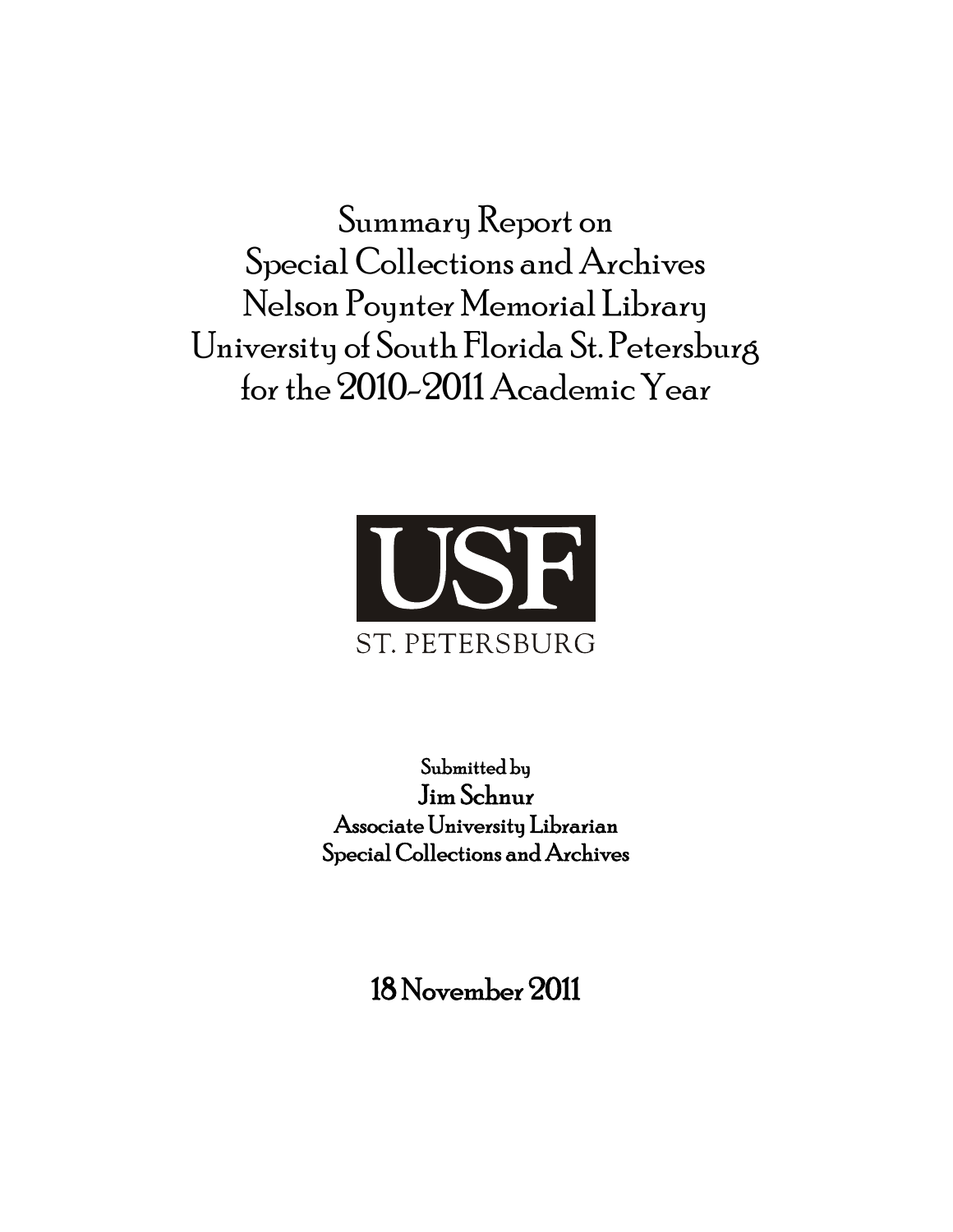# **Reference, Research, and Instruction**

During the 2010-2011 academic year, special collections staff directly responded to 495 requests for materials or research assistance. This represents a 11.2% increase in patron requests over the 445 from the previous academic year. Patrons visiting SCA in person to view specific monographs or serials they had learned about through the library catalogue represented 105 (21.2%) of these requests. The remaining 390 requests (78.8%) came from patrons who sought research assistance, reference interviews, or guidance with the collections that went beyond the retrieval of materials.

Requests came from patrons visiting the library, as well as from those who contacted staff from offcampus locations. For record-keeping purposes, SCA staff divided these research transactions into two categories. **Outside** requests were reference or research inquiries where all facets of the process involved written correspondence, telephone calls, or email messages without the patron actually visiting the library. Requests from **here** either originated from a USF office, department, or employee (including other USF campuses) or involved on-site visits to the SCA reading room. All 105 requests to view specific monographs or serials involved patrons who came directly to SCA. Of the 390 research and in-depth requests, 238 took place **here** and 152 were **outside** requests where the patron submitted a query and received information without visiting the campus or the library.

|                                                                     | 2010-2011 | 2009-2010 |
|---------------------------------------------------------------------|-----------|-----------|
| Percentage of total transactions here: (343 of 495)                 | 69.3%     | 74.6%     |
| Percentage of total transactions <b>outside</b> : (152 of 495)      | 30.7%     | 25.4%     |
| Percentage of total research requests <b>here</b> : (238 of 390)    | 61.0%     | 67.7%     |
| Percentage of total research requests <b>outside</b> : (152 of 390) | 39.0%     | 32.3%     |

# **Affiliation of Patrons Requiring Reference or Research Assistance:**

The institutional affiliation of patrons requiring access to collections or in-depth assistance appears on the next page. Please note that many of the 390 reference interviews required multiple telephone calls, emails, or other forms of communication as the researchers developed their topics or had additional questions about the same topic.

|                                                                                                                                                                                                                                                             | 2010-2011                                                         | 2009-2010                                                                                  |
|-------------------------------------------------------------------------------------------------------------------------------------------------------------------------------------------------------------------------------------------------------------|-------------------------------------------------------------------|--------------------------------------------------------------------------------------------|
| USF System undergraduate students:<br>a) USFSP undergraduates<br>USF (non-SP) undergrads<br>b)                                                                                                                                                              | 132 (33.8%)<br>129 (33.1%)<br>3(0.7%)                             | 115 (32.9%)<br>114 (32.6%)<br>1(0.3%)                                                      |
| <b>USF System graduate students:</b>                                                                                                                                                                                                                        | 91(23.3%)                                                         | 69 (19.7%)                                                                                 |
| USFSP grad students in History or Fla Studies:                                                                                                                                                                                                              | 51 (13.1%)                                                        | 35 (10.0%)                                                                                 |
| USF graduate students in other disciplines:<br>a)<br>b1) USFSP students (non-Fla Studies):<br>b)<br>b2) USF Tampa students (Library Science):<br>b3) Other USF System grad students:                                                                        | 40 (10.2%)<br>4 of 40 (1.0% of total)<br>30 of 40<br>6 of 40      | 34(9.7%)<br>7 of 34 (2.0% of total)<br>23 of 34 (6.6% of total)<br>4 of 34 (1.1% of total) |
| Patrick Riordan Fellow (visiting Ph.D., USF Tampa):                                                                                                                                                                                                         | 0                                                                 | $1(0.3\%)$                                                                                 |
| <b>Eckerd College students (residential or PEL):</b>                                                                                                                                                                                                        | 24 (6.2%)                                                         | 19 (5.4%)                                                                                  |
| Undergraduates from schools other than USF or Eckerd:                                                                                                                                                                                                       | $3(0.8\%)$                                                        | $5(1.4\%)$                                                                                 |
| From SUS (incl. New College), and SPC:<br>a)                                                                                                                                                                                                                | $3(0.8\%)$                                                        | $3(0.9\%)$                                                                                 |
| From non-public Florida and non-Florida:<br>b)                                                                                                                                                                                                              | 0                                                                 | 2(0.6%)                                                                                    |
| Graduate students from schools other than USF:                                                                                                                                                                                                              | $12(3.1\%)$                                                       | 13(3.7%)                                                                                   |
| <b>From State University System:</b><br>a)<br>From non-public Florida and non-Florida:<br>b)                                                                                                                                                                | 10(2.6%)<br>2(0.5%)                                               |                                                                                            |
| <b>SUBTOTAL: Students as researchers</b><br>C)                                                                                                                                                                                                              | 262 (67.2%)                                                       | 222 (63.4%)                                                                                |
| USFSP Faculty/staff in History or Florida Studies:<br>Faculty/staff in Mar Science & Affiliates (i.e., USGS):<br><b>USFSP</b> Administration or Advancement staff:<br>Other USF System faculty or staff (incl. Tampa):<br>USFSP faculty (not listed above): | $35(9.0\%)$<br>$2(0.5\%)$<br>18 (4.6%)<br>$10(2.6\%)$<br>10(2.6%) | 13 (3.7%)<br>0<br>$11(3.1\%)$<br>14 (4.0%)<br>10 (2.9%)                                    |
|                                                                                                                                                                                                                                                             |                                                                   |                                                                                            |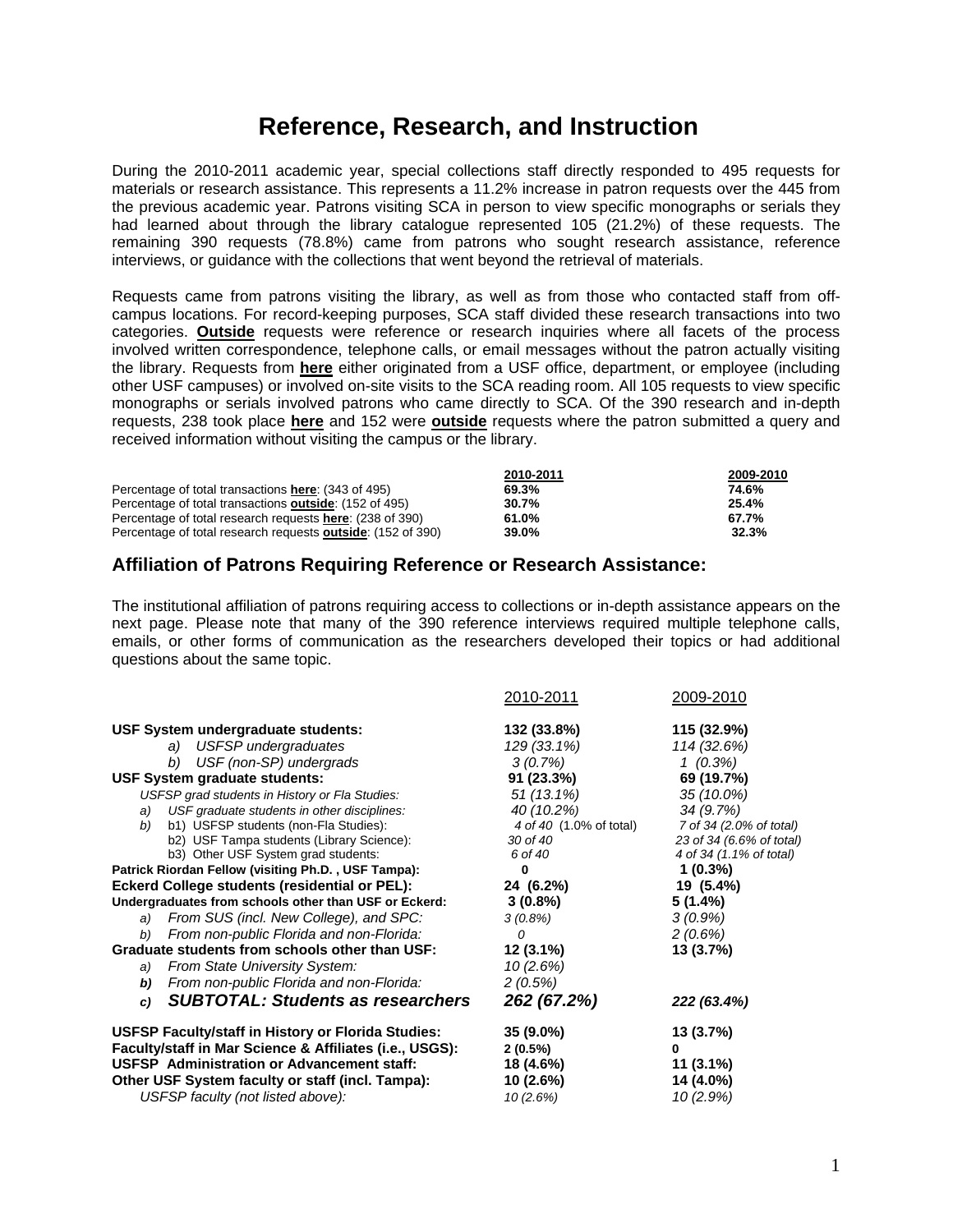| USF System Faculty from other campuses:<br>a)<br>Other USF (includes Alumni and unclassified):<br><b>Faculty or staff from Eckerd College:</b><br>Faculty or staff from other academic institutions:<br>a) From State University System:<br>From non-public Florida and non-Florida:<br>b)<br><b>SUBTOTAL: Faculty/Staff as researchers</b> | Ω<br>$3(0.8\%)$<br>o<br>$3(0.8\%)$<br>$3(0.8\%)$<br>O<br>71 (18.2%)                      | $4(1.1\%)$<br>$5(1.4\%)$<br>4 (1.1%)<br>6(1.7%)<br>$5(1.4\%)$<br>$1(0.3\%)$<br>53 (15.1%)            |
|---------------------------------------------------------------------------------------------------------------------------------------------------------------------------------------------------------------------------------------------------------------------------------------------------------------------------------------------|------------------------------------------------------------------------------------------|------------------------------------------------------------------------------------------------------|
| <b>Florida Humanities Council (FHC):</b><br>Society for Advancement of Poynter Library (SAPL):<br><b>Poynter Institute of Media Studies:</b><br>Heritage Village and Pinellas County Government):<br>Heritage Village<br>a)<br><b>Other Pinellas County Government</b><br>b)                                                                | $2(0.5\%)$<br>O<br>$2(0.5\%)$<br>12 (3.1%)<br>10(2.6%)<br>2(0.5%)                        | 0<br>$2(0.6\%)$<br>$1(0.3\%)$<br>$8(2.3\%)$<br>$5(1.4\%)$<br>$3(0.9\%)$                              |
| <b>Public Libraries/other government:</b><br>a) Public Libraries<br>State of Florida<br>b)<br>City of St. Petersburg<br>C)<br>Other Government (includes non-Fla)<br>d)<br>Corporate and for-profit (includes newspaper reporters):<br><b>General Public and Unclassified:</b><br><b>SUBTOTAL: Affiliates or General Public</b>             | 10 (2.6%)<br>6(1.5%)<br>2(0.5%)<br>2(0.5%)<br>0<br>$2(0.5\%)$<br>29 (7.4%)<br>57 (14.6%) | 13(3.7%)<br>2(0.6%)<br>2(0.6%)<br>$5(1.4\%)$<br>$4(1.1\%)$<br>$7(2.0\%)$<br>44 (12.6%)<br>75 (21.4%) |

# **Institutional Affiliation**

The following breakdown of the 390 in-depth requests examines institutional affiliation:

|                                                        | 2010-2011   | 2009-2010   |
|--------------------------------------------------------|-------------|-------------|
| USF System (students/faculty/staff):                   | 291 (74.6)  | 222 (63.4%) |
| USF affiliates (SAPL, FHC, Poynter Inst., USGS, etc.): | 4 (1.0%)    | 8 (2.3%)    |
| Patrick Riordan Fellow (visiting Ph.D. spons by USF):  |             | $1(0.3\%)$  |
| <b>Total USF-affiliated researchers</b>                | 295 (75.6%) | 231 (66.0%) |
| <b>Total USFSP-affiliated researchers:</b>             | 243 (62.3%) | 193 (55.1%) |
| Other academic researchers (Eckerd, UF, etc.):         | 42 (10.8%)  | 47 (13.4%)  |
| Government researchers, public museums:                | 22 (5.6%)   | $21(6.0\%)$ |
| Corporate, for-profit, and general public:             | $31(7.9\%)$ | 51 (14.6%)  |
| <b>Total non-affiliated researchers</b>                | 95 (24.4%)  | 119 (34.0%) |

# **Information Requested by Patrons**

The 390 research requests covered a variety of topics. In many cases, the patron sought materials in more than one of the following areas:

|                                                    | 2010-2011   | 2009-2010   |
|----------------------------------------------------|-------------|-------------|
| Biographical, genealogical, or census information: | 75 (19.2%)  | 64 (18.2%)  |
| Photographic or cartographic research:             | 54 (13.8%)  | 42 (12.0%)  |
| Local and regional history/Floridiana topics:      | 258 (66.2%) | 236 (67.4%) |
| Journalism and media studies:                      | 31 (7.9%)   | 17 (4.9%)   |
| Institutional history from USFSP archives:         | 36 (9.2%)   | 25 (7.1%)   |
| U. S. Maritime Training Service base history:      | $5(1.3\%)$  | $1(0.3\%)$  |
| General history/historiography (non-Florida):      | 28 (7.2%)   | 34 (9.7%)   |
| Other areas of the humanities (literature, etc.):  | 24 (6.2%)   | 23 (6.6%)   |
| Marine science and ichthyology:                    | $6(1.5\%)$  | $5(1.4\%)$  |
| Researching and writing tools and processes:       | 29 (7.4%)   | 14 (4.0%)   |
| Professional consultation by colleagues:           | 70 (17.9%)  | 58 (16.6%)  |
|                                                    |             |             |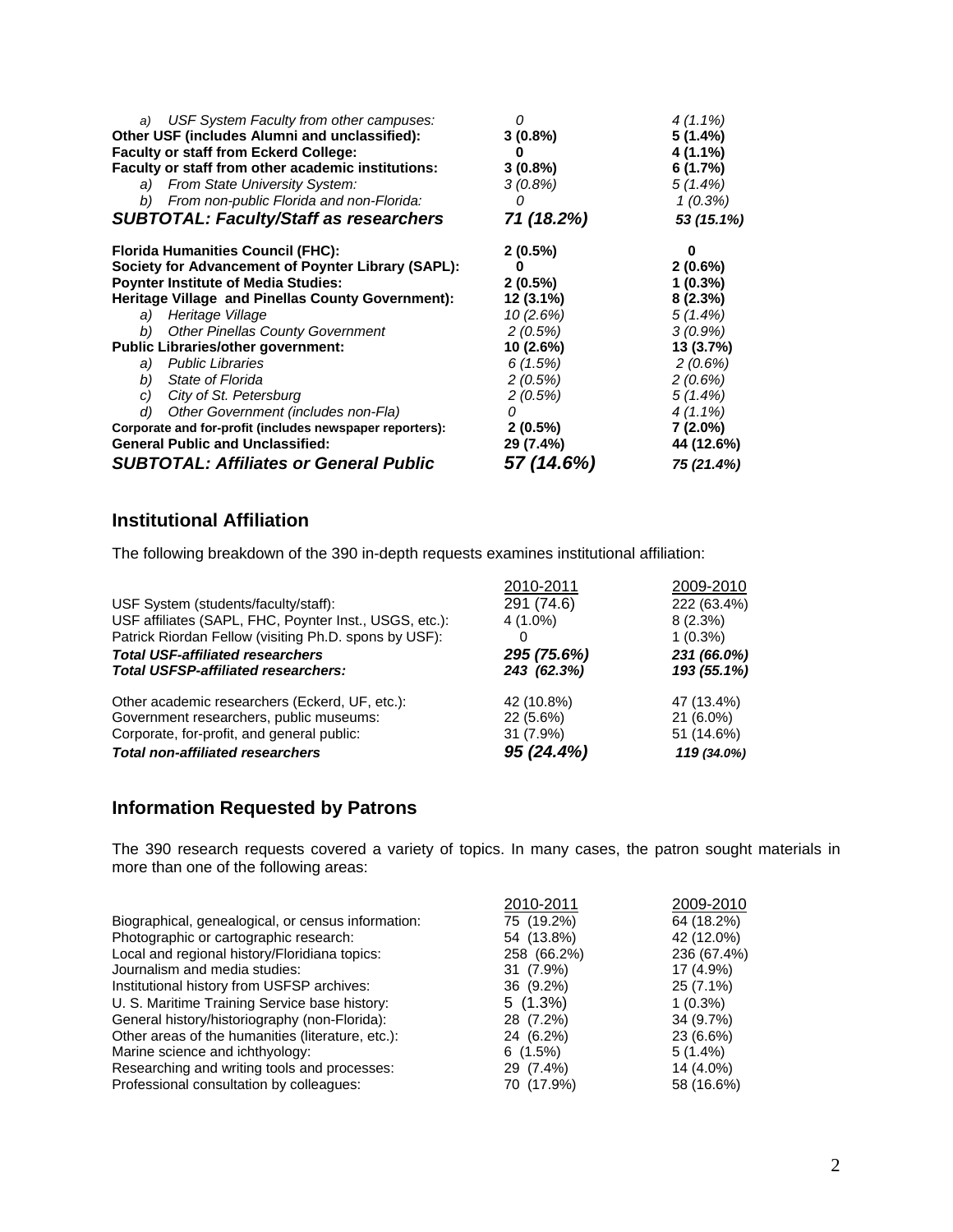# **Sources Consulted by Special Collections and Archives Staff and Patrons**

To fulfill the 390 detailed requests, SCA staff and patrons consulted a variety of sources. Frequently, they examined materials in more than one area of the collection.

| 2010-2011   | 2009-2010                                              |
|-------------|--------------------------------------------------------|
|             | 183 (52.2%)                                            |
|             | 62 (17.7%)                                             |
| 62 (15.9%)  | $33(9.4\%)$                                            |
|             | 204 (58.3%)                                            |
|             | 9(2.6%)                                                |
| $5(1.3\%)$  | $3(0.9\%)$                                             |
| $12(3.1\%)$ | $3(0.9\%)$                                             |
| 28 (7.2%)   | 13 (3.7%)                                              |
|             | 202 (51.8%)<br>58 (14.9%)<br>280 (71.8%)<br>$8(2.1\%)$ |

#### **Discussion**

USF and State University System (SUS) digital collections enumerated in the statistics above include databases available through the USF library (such as Lexis/Nexis Academic, JSTOR, and the historical *New York Times*) as well as general open-use internet resources and the Google news advanced archives search. For example, Publication of Archival, Library, and Museum Materials (http://palmm.fcla.edu) offers an excellent example of an open-use resource regularly examined when searching for Sanborn maps.

Referrals to other institutions occurred when SCA staff knew of or learned of sources at other repositories that would assist the researcher or complement our library's holdings. In many cases, researchers also used collections at USF St. Petersburg after learning of other items.

|                                         | IN<br><b>PERSON</b> | BY<br><b>PHONE</b> | BY<br><b>LETTER/EMAIL</b> | <b>BY</b><br><b>OCLC</b> | <b>VIA</b><br><b>FAX</b> |
|-----------------------------------------|---------------------|--------------------|---------------------------|--------------------------|--------------------------|
| <b>Requests for Loans/</b>              |                     |                    |                           |                          |                          |
| <b>Photocopies</b>                      |                     |                    |                           |                          |                          |
| 2010-2011                               | 22                  | $\mathbf{2}$       | 15                        | 18                       | 0                        |
| 2009-2010                               | 32                  |                    | 9                         | 15                       | 0                        |
| 2008-2009                               | 28                  | 2                  | 16                        | 17                       | 0                        |
| 2007-2008                               | 24                  |                    | 7                         | 18                       | 0                        |
| 2006-2007                               | 20                  | 2                  | 8                         | 22                       | 0                        |
| 2005-2006                               | 18                  | 3                  | 15                        | 6                        | 0                        |
| 2004-2005                               | 22                  | 0                  | 8                         | 12                       | 0                        |
| 2003-2004                               | 21                  | 0                  | 4                         | 9                        | $\overline{2}$           |
| 2002-2003                               | 17                  | 0                  | 3                         | $\overline{7}$           | 1                        |
| <b>Loans/Photocopies</b>                |                     |                    |                           |                          |                          |
| <b>Provided in Response to Requests</b> |                     |                    |                           |                          |                          |
| 2010-2011                               | 18                  | $\mathbf{2}$       | 10                        | 5                        | 0                        |
| 2009-2010                               | 29                  | 1                  | 6                         | $\overline{2}$           | 0                        |
| 2008-2009                               | 23                  | $\overline{2}$     | 11                        | 12                       | 0                        |
| 2007-2008                               | 19                  |                    | 6                         | 4                        | 0                        |
| 2006-2007                               | 17                  |                    | 3                         | $\overline{2}$           | 0                        |
| 2005-2006                               | 14                  | 3                  | 13                        | 3                        | 0                        |
| 2004-2005                               | 18                  | 0                  | $\overline{2}$            | 7                        | 0                        |
| 2003-2004                               | 16                  | O                  |                           |                          |                          |
| 2002-2003                               | 15                  | 0                  |                           | 4                        | 0                        |

#### **Loan and Photocopy Requests for Materials from Special Collections and Archives**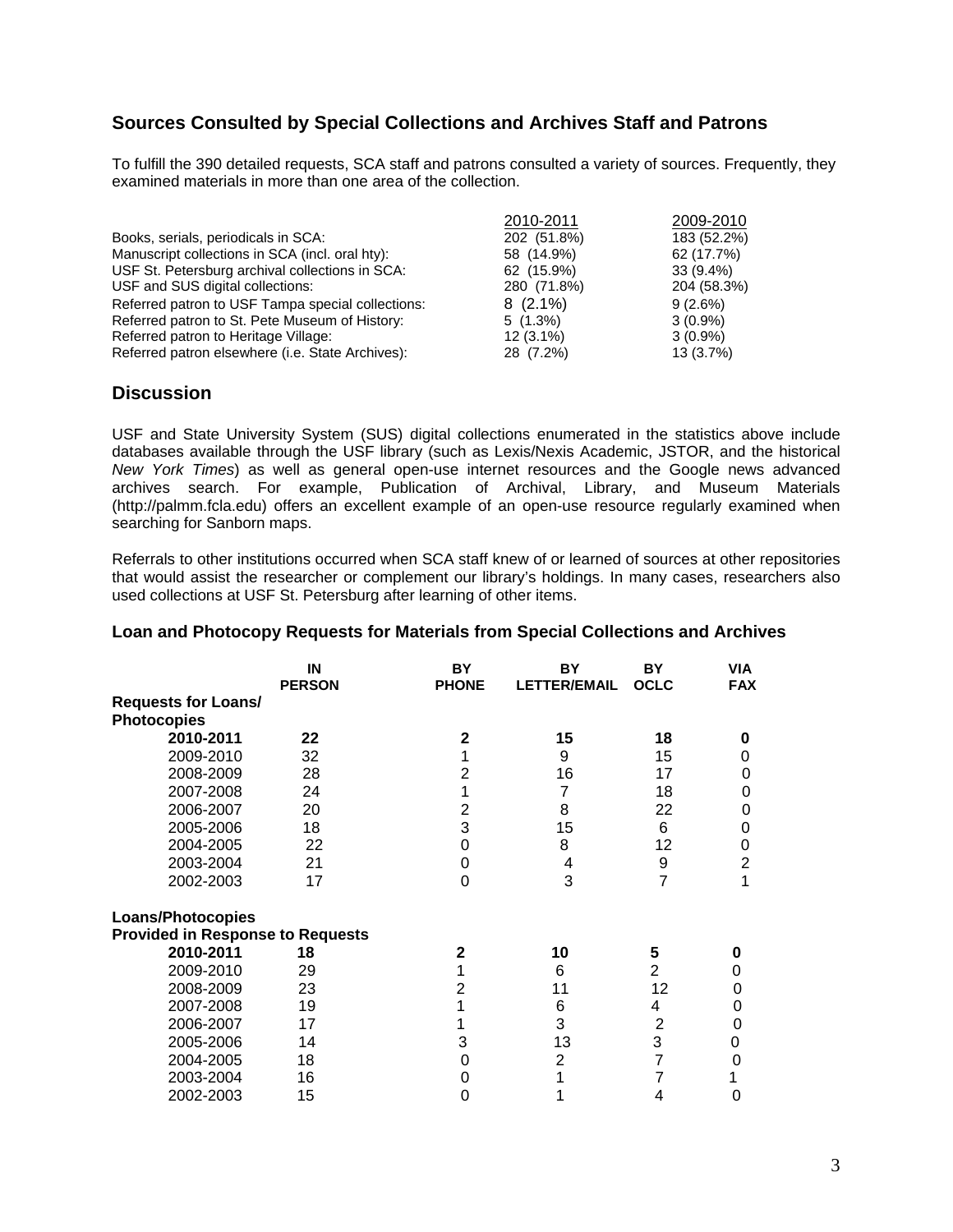# **Collection Parameters**

This section of the report outlines the scope, contents, and extent of materials located in Special Collections and Archives.

#### *All values are estimates in linear feet*

#### **Catalogued Manuscript/Archival Collections**

This category includes all manuscript, audio/visual, and USF St. Petersburg archival collections available for use, even if a full and complete finding aid does not exist. The count also includes uncatalogued manuscripts/serials in the Briggs Collection acquired with public funds. Florida Public Records Law mandates access to many documents created by USF St. Petersburg even if not fully arranged and described.

#### **2010-2011 value (as of 1 July 2011): 492.05 linear feet**

#### **2009-2010 value (as of 1 July 2010): 478.96 linear feet**

| 2008-2009      | 2007-2008      | 2006-2007     | 2005-2006       | 2004-2005     | 2003-2004      | 2002-2003    |
|----------------|----------------|---------------|-----------------|---------------|----------------|--------------|
| 456.48 ln. ft. | 435.43 ln. ft. | 366.69 In ft. | .354.98 In. ft. | 293.98 In. ft | - 270.3 In. ft | 258.4 In.ft. |

#### **Unprocessed Manuscript/Archival Collections**

This category includes materials unavailable for researchers at this time because they require additional arrangement, description, and conservation. In most cases, collections shrink in size after processing due to items consolidated and discarded (e.g., duplicate copies, removal of ephemera not considered historically valuable).

#### **2010-2011 value (as of 1 July 2011): 84.21 linear feet**

#### **2009-2010 value (as of 1 July 2010): 58.60 linear feet**

| 2008-2009     | 2007-2008     | 2006-2007    | 2005-2006   | 2004-2005     | 2003-2004     | 2002-2003    |
|---------------|---------------|--------------|-------------|---------------|---------------|--------------|
| 64.90 ln. ft. | 66.60 ln. ft. | 42.72 In ft. | 46.52 In ft | 113.37 In.ft. | -80.2 In. ft. | 49.5 ln. ft. |

#### **Catalogued Books, Serials, and Monographs**

These items appear in the library's public access catalogue and almost always have full bibliographic records. Items are arranged by call number. Monographic collections donated or acquired from a specific person or organization are shelved by call number separately within the provenance of the donor (John C. Briggs Monographs, Suzanne Davis Hardee Collection, etc.).

# **2010-2011 value (as of 1 July 2011): 503.10 linear feet**

#### **2009-2010 value (as of 1 July 2010): 444.90 linear feet**

| 2008-2009      | 2007-2008      | 2006-2007       | 2005-2006      | 2004-2005      | 2003-2004                      | 2002-2003 |
|----------------|----------------|-----------------|----------------|----------------|--------------------------------|-----------|
| 422.18 ln. ft. | 416.93 In. ft. | .374.78 ln. ft. | 358.05 In. ft. | 344.08 ln. ft. | – 335.38 ln.ft. 316.25 ln. ft. |           |